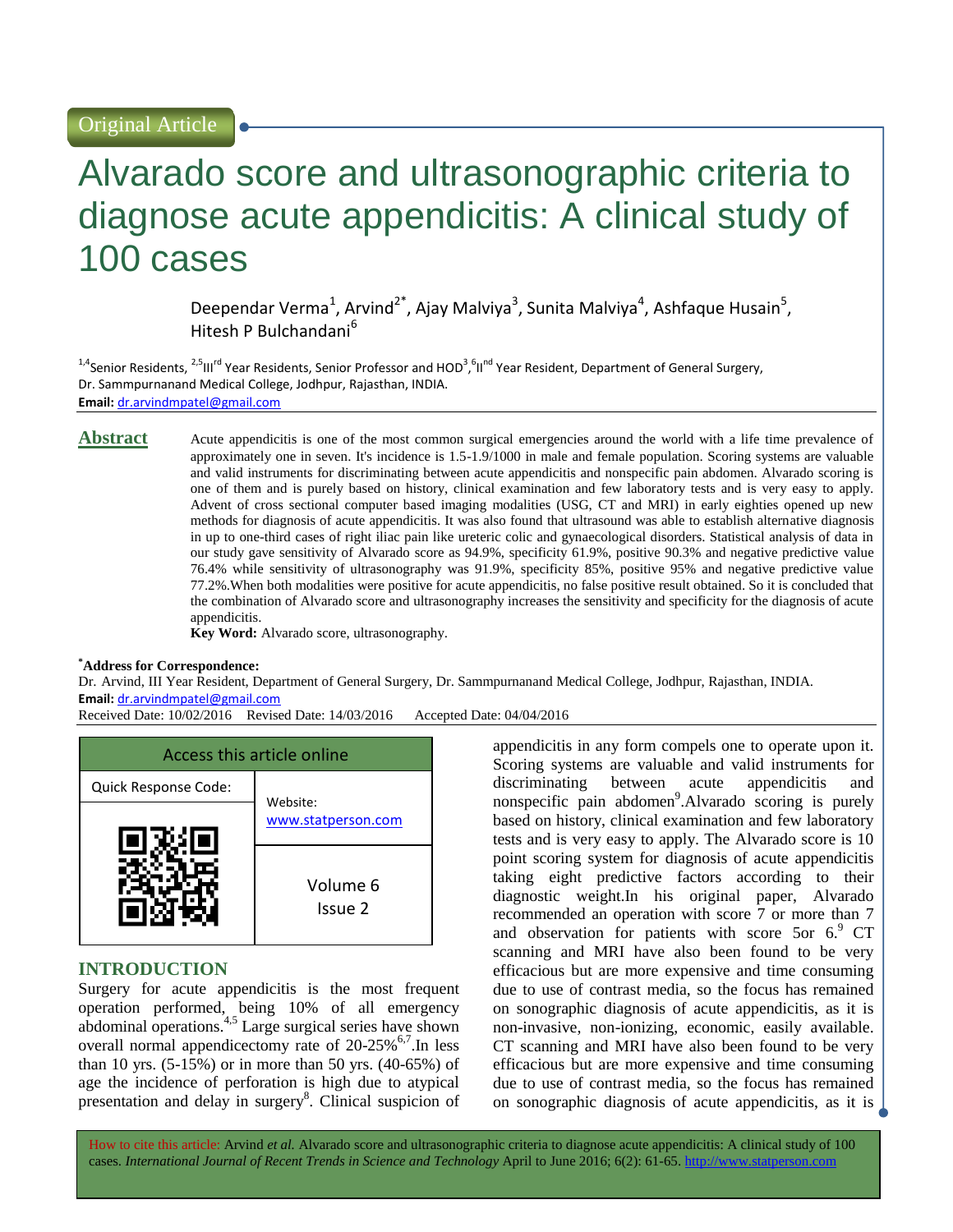non-invasive, non-ionizing, economic, easily available and can provide quite accurate information. Advances in ultrasonographic technology and improvement in image quality have allowed visualization of normal appendix too and additional criteria like outer diameter, compressibility, periappendiceal changes<sup>10</sup> and Doppler signals<sup>11</sup> etc. have been described to suggest acute appendicitis, each of which have their own pitfalls with resultant false positive and negative results. In 1986, J.B.C.M. Puylaert $12$  published the first study on USG diagnosis of acute appendicitis and described the graded compression technique, which has since then been a standard for USG evaluation of acute appendicitis.

The following signs and symptoms are included in deriving the score:

| <b>PARTICULAR</b>          | <b>POINTS</b> |  |  |  |
|----------------------------|---------------|--|--|--|
| Symptoms-                  |               |  |  |  |
| Migrating pain RIF         | 1             |  |  |  |
| Anorexia                   | 1             |  |  |  |
| Nausea/Vomiting            | 1             |  |  |  |
| Signs –                    |               |  |  |  |
| Tenderness at RIF          | $\mathcal{P}$ |  |  |  |
| Rebound tenderness         | 1             |  |  |  |
| Elevated temperature       | 1             |  |  |  |
| Laboratory investigations- |               |  |  |  |
| Leucocytosis               | 2             |  |  |  |
| Shift to left              | 1             |  |  |  |
| <b>Total Score</b>         | 10            |  |  |  |

# **OBSERVATIONS AND DISCUSSION**



**Graph 1:** Presentation of signs and symptoms in patients with RLQ pain

| Alvarado score                                      | No. of Pt. | <b>Operative findings</b> | No. of patients | %     |
|-----------------------------------------------------|------------|---------------------------|-----------------|-------|
| Revised <5 with USG diagnosis of acute appendicitis |            | Inflamed appendix         | 4               | 57.14 |
|                                                     |            | No pathology              |                 | 42.86 |
| Revised >6                                          |            | Inflamed appendix         | 4               | 80    |
|                                                     |            | No pathology              |                 | 20    |
| Initial $\geq 7$                                    |            | Inflamed appendix         | 71              | 91    |
|                                                     | 78         | Other pathology*          | 4               | 5.14  |
|                                                     |            | No pathology              |                 | 3.86  |

**Table 1:** Operative findings in patients with various alvarado score

\*Other pathology included 2 cases of acute salpingitis and one case each of Meckel's diverticulitis and ruptured right ovarian cyst. Preoperative USG was not done in case of ruptured right ovarian cyst.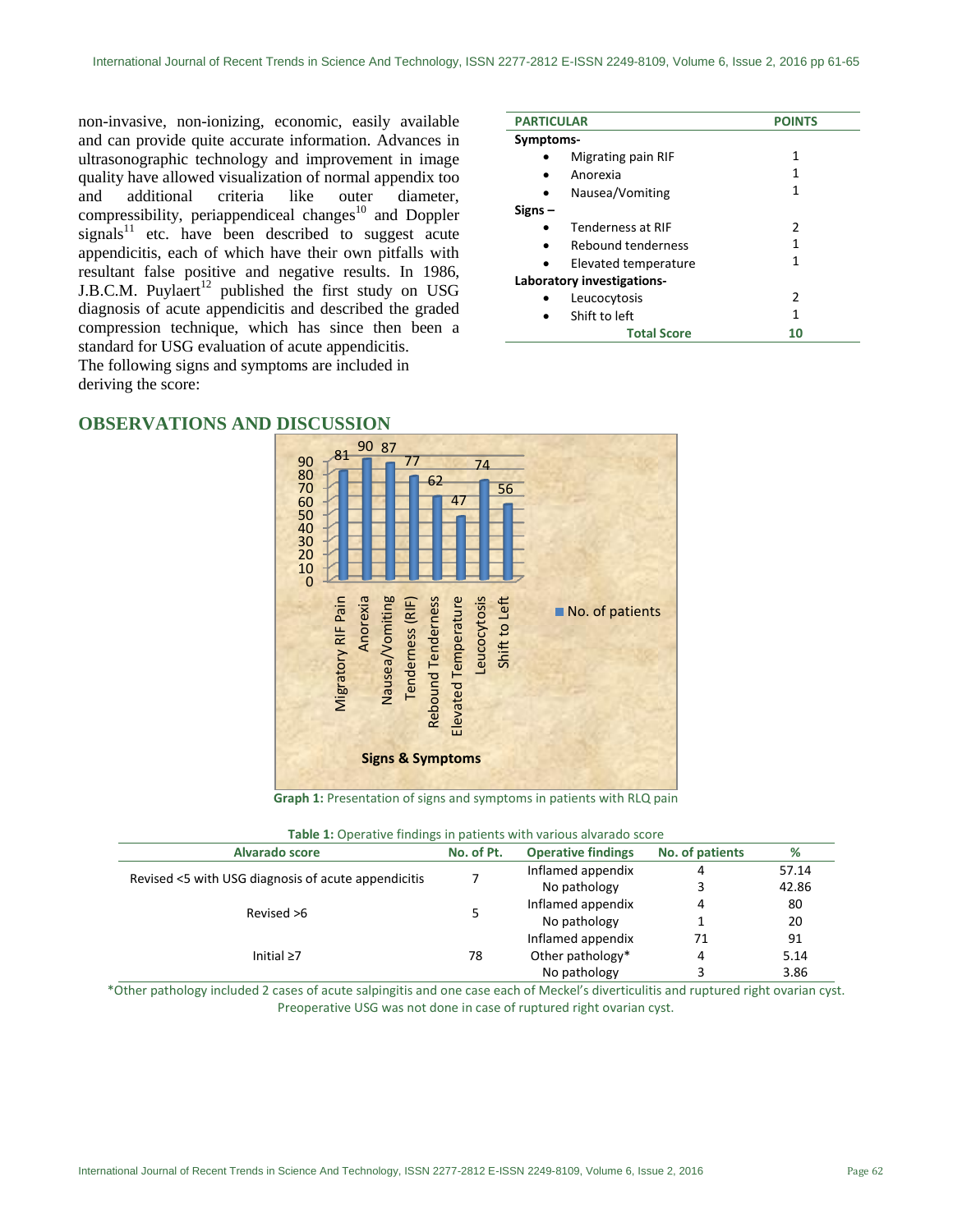|  | Table 2: Correlation between alvarado score and proved acute appendicitis in all patients |
|--|-------------------------------------------------------------------------------------------|
|--|-------------------------------------------------------------------------------------------|

| No. of patients<br><b>Alvarado Score</b> |    | Operative findings confirming acute appendicitis |       |                        |
|------------------------------------------|----|--------------------------------------------------|-------|------------------------|
|                                          |    | No. of patients                                  | %     | <b>Remarks</b>         |
|                                          |    |                                                  | 57.14 | 4 false negative cases |
|                                          | 35 | 30                                               | 85.71 | 5 false positive cases |
|                                          | 28 | 25                                               | 89.28 | 3 false positive cases |
|                                          |    | 12                                               | 100   | ٠                      |
| 10                                       |    |                                                  | 100   |                        |

In male patients the accuracy of prediction of acute appendicitis was 100% with Alvarado score 9 and 10 while it was 94.11% with a score of 8.In female patients the accuracy of prediction of acute appendicitis was 100% with Alvarado score of 9 and 10 while it was 81.81% with a score of 8.

**Table 3:** Statistical comparison of alvarado score and ultrasonology in acute appendictis

| S. No. | <b>Parameter</b>          | <b>Alvarado score</b> | <b>Ultrasonology</b> |
|--------|---------------------------|-----------------------|----------------------|
|        | Sensitivity               | 94.9%                 | 91.9%                |
| 2      | Specificity               | 61.9%                 | 85%                  |
| 3      | Positive predictive value | 90.3%                 | 95%                  |
| 4      | Negative predictive value | 76.4%                 | 77.2%                |

| No. of patients<br><b>Alvarado Score</b> |                 | Operative findings confirming acute appendicitis |                |                        |
|------------------------------------------|-----------------|--------------------------------------------------|----------------|------------------------|
|                                          | No. of patients | ℅                                                | <b>Remarks</b> |                        |
|                                          |                 |                                                  | 57.14          | 4 false negative cases |
|                                          | 35              | 30                                               | 85.71          | 5 false positive cases |
|                                          | 28              | 25                                               | 89.28          | 3 false positive cases |
|                                          | 12              | 12                                               | 100            |                        |
| 10                                       |                 |                                                  | 100            |                        |
|                                          |                 |                                                  |                |                        |

| S. No. | <b>Parameter</b>          | <b>Alvarado score</b> | <b>Ultrasonology</b> |
|--------|---------------------------|-----------------------|----------------------|
|        | Sensitivity               | 94.9%                 | 91.9%                |
| 2      | Specificity               | 61.9%                 | 85%                  |
| 3      | Positive predictive value | 90.3%                 | 95%                  |
| 4      | Negative predictive value | 76.4%                 | 77.2%                |

The present study was conducted in various surgical wards of the department of Surgery, Mahatma Gandhi and associated group of hospitals attached to Dr. Sampurnan and Medical College, Jodhpur on 100 patients over a period of one year extending from January 2014 to December 2014.

On clinical presentation, RLQ pain was present in every patient while anorexia was an associated symptom in 90% patients followed closely by nausea and vomiting in 87%patients, followed by tenderness in RIF and rebound tenderness in77and 62% patients respectively, fever in 47% of the patients. The symptomology in our patients were similar to the findings of Roy *et al*<sup>22</sup> 1969 who noted that pain is present in all patients followed by anorexia in 82%, nausea and vomiting in 70% and fever in 48% of patients.

In the present study we received 4 patients with initial Alvarado score of 4. All of them were proved to have aetiologies other than acute appendicitis and were managed accordingly. 50% of these patients have pelvic inflammatory disease while 25% each were diagnosed as having right lower ureteric calculus and mesenteric adenitis. Chan MY *et al*<sup>23</sup> in 2001 observed that 46 patients out of 148 patients who had Alvarado score of 1- 4, did not have acute appendicitis. Same author in his study in 2003 reobserved and found that 56 patients out of 175 patients who had Alvarado score of 1-4, did not have acute appendicitis. Inflamed appendix was present on exploration in 91% of the patients with initial Alvarado score  $\geq 7$  and other pathologies were detected in 5.14% of the patients. Pathology could not be detected in 3.86% of the patients. The predictive value of Alvarado score of 7 or more for the diagnosis of acute appendicitis was 90.3%. Chan My *et al*<sup>23</sup> in 2001 found that predictive value of Alvarado score of 7 or more for the diagnosis of acute appendicitis was  $77.4\%$ . Ikramulhah Khan<sup>24</sup> 2005 reported that predictive value of Alvarado score of 7 or more for the diagnosis of acute appendicitis was 86.5%.Ohman*et al*<sup>25</sup> 1995 concluded that if negative appendicectomy rate is less than 10-15% than the surgeon is operating on too few patients thus increasing the risk of complications. Overall the incidence of negative appendicectomy in our study was 11 (12.3%). Ohman *et*   $al^{25}$  1995 in his study, reported negative appendicectomy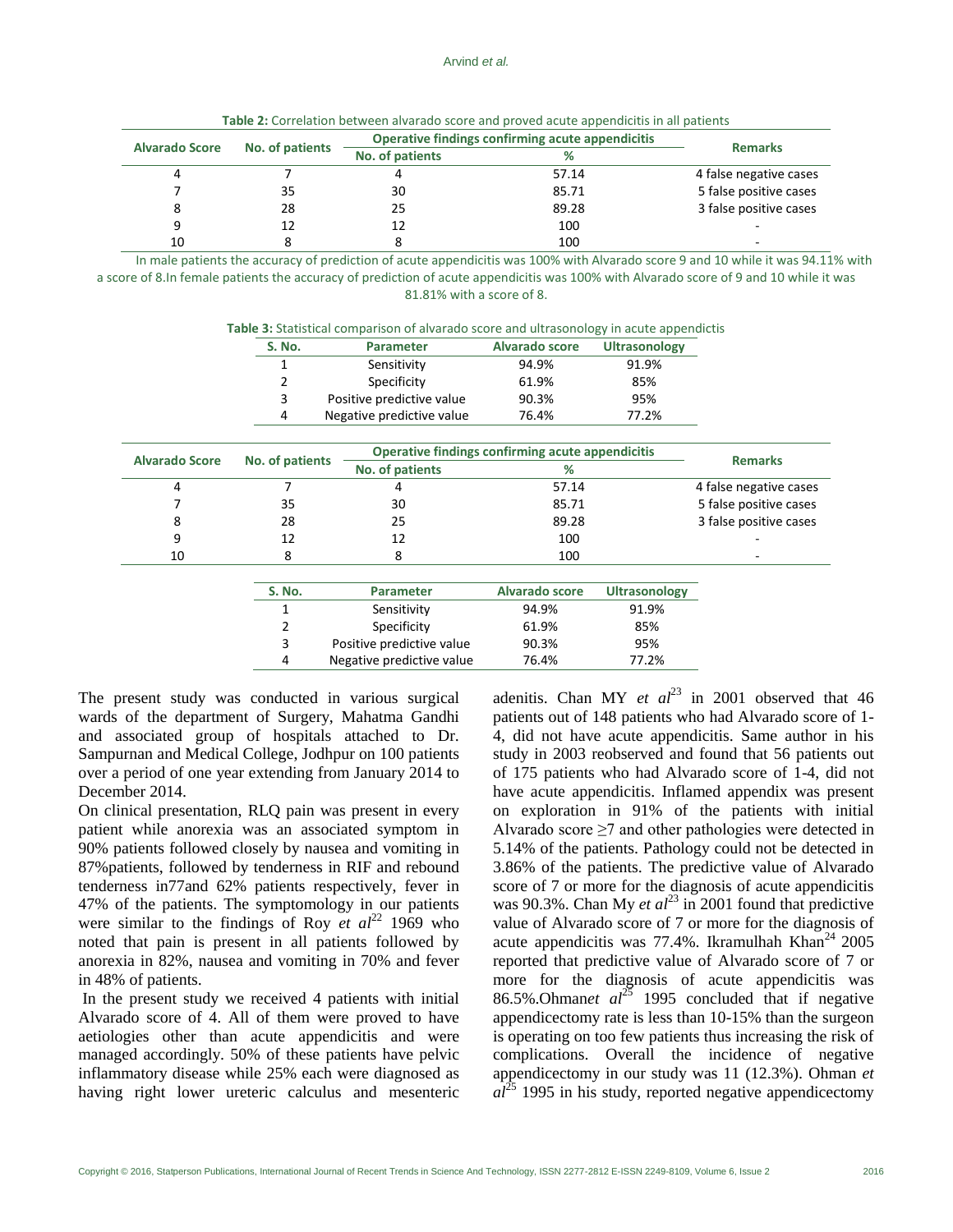rate 14.3%. Arian G M *et al*<sup>26</sup> 2001 reported 16.1%, Ikramulhah Khan<sup>39</sup> 2005 had  $15.6\%$  of negative appendicectomies. Most studies show higher negative appendicectomy rate in females than in males. This is probably due to various gynaecological pathologies mimicking acute appendicitis. The accuracy of prediction of acute appendicitis was 100% with Alvarado score 9 and 10 while it was 94.11% with a score of 8. The prediction rate was 85.71 and 57.14% with Alvarado score of 7 and 4 respectively. Chan MY *et al*<sup>23</sup> in 2001 found that predictive value of Alvarado score of 9-10 for the diagnosis of acute appendicitis was 100%.

Accuracy of USG diagnosis of acute appendicitis in patients with Alvarado score of 9 was cent percent while with scores of 8 and 7it was 86.95 and 73.52% respectively. Overall for the diagnosis of acute appendicitis, the sensitivity of Alvarado score was 94.9%, specificity 61.9%, positive predictive value 90.3% and negative predictive value  $76.4\%$ . Denizbasi<sup>27</sup> in 2003 found that sensitivity of Alvarado score was 95.4% and specificity 45.7%. Ikramullah Khan $^{24}$  2005 noted that predictive value of Alvarado was 84.3% (88% in male and 82% in female). Predictive value of Alvarado score in our study was 90.3% (92.3% in male and 87.1% in females), so our results are comparable to the other studies. In the present study, it was found that combination of Alvarado and USG improves sensitivity and specificity in the diagnosis of acute appendicitis. If used independently, Alvarado score alone provides sensitivity of 94.9% and specificity of 61.9% while USG alone provides sensitivity of 91.9% and specificity of 85%.

In our study, it was concluded that use of Alvarado score alone for the diagnosis of acute appendicitis would have resulted in unnecessary operation in as many as 8 cases (8.8% false positive) and another 4 patients (4.4% false negative) would have been missed. Similarly if USG alone was used for the diagnosis of acute appendicitis, 3 unnecessary operations (3.6% false positive) would have been performed and 5 appendices (6% false negative)would have been missed.So our results are in agreement with the Stephens P  $L^1$  who found that if Alvarado score alone was used for diagnosis, it gave 7.2% false positive and 5.9% false negative results and if USG alone was used for diagnosis it gave 4.6% false positive and 10% false negative results.

### **CONCLUSION**

It was concluded that when both modalities were positive for appendicitis, no false positive result obtained. So the combination of Alvarado score and ultrasonography increases the sensitivity and specificity for the diagnosis of acute appendicitis.

#### **REFERENCES**

- 1. Stephens PL, Mazzucco JJ. *Et al*. Comparison of ultrasound and the Alvarado score for the diagnosis of acute appendicitis. Conn Med. 1999 mar; 63(3): 137-40.
- 2. Cuschieri a. The small intestine and vermiform appendix; in: cuschieri A, GR Giles, AR Mossa. (ed). Essential Surgical Practice, 3<sup>rd</sup>ed.
- 3. Fenyo G, Lindberg G, Blind P, Enochsson L, Oberg A. Diagnostic decision support in suspected acute appendicitis, validation of a simplified scoring system. Eur J Surg 1997; 163: 831-8.
- 4. Pal K M, Khan A. Appendicitis, a continuing challenge. J Pak Med Assoc 1999; 48: 189-92.
- 5. Kumar V, Cotran RS, Robbins SL. Appendix; in Robbins Basic pathology. 5<sup>th</sup> ed. London: W.b. Saunders 1992; 520.
- 6. Barnes, BA. Treatment of appendicitis at the Massachussets General Hospital. 1939-1959. JAMA 1962; 180: 122.
- 7. Dunn EL, Moore EF, Elerding SC, Murphy JR *et al*. The unnecessary laparotomy for appendicitis- Can it be decreased? Am. Surg. 1982; 48:320-323.
- 8. Marshall E. Sonography of appendicitis and diverticulitis. Radiologic clinics of North Am. 1994; 32: (sept).
- 9. Alvarado A. A practical score for acute appendicitis. Ann Emerg Med. 1986 may; 15(5) 557-64.
- 10. Z Tarzan and T Winlernitz. Impact of USG visualization of normal and abnormal appendix. BJR 1998; 85:2.
- 11. H W AOoms, R K J Koumans, P J Ho Kang You and J B C M Puylaert. Ultrasonography in the diagnosis of acute appendicitis. Br. J Surg. 1991; 78: 315-318.
- 12. Julian BCM, Puylaert acute appendicitis: US evaluation using graded compression. Radiology 1986: 158: 355- 360.
- 13. Campbell JA, Mephail DC. Appendicitis. B.M.J. 1958; I 852.
- 14. Anderson WAD, Pathology, ED. 4<sup>th</sup>, The C.V. Mosby and company Japan P. 803-806, 1961.
- 15. Illingworth CF W and Bick BM. Text book of surgical pathology. J and A Churchill Ltd.
- 16. Reid MR, Poer DH and Messel P. J Am Med Asso. 1936; 106: 655.
- 17. Fitz R. *et al*. Perforating inflammation of the vermiform appendix with specific reference to its early diagnosis and treatment. T.R.A. Am Phys. 1886; 1: 107-44 (cited by Boyce, 1949).
- 18. Collins DC. Etiological factors in acute appendicitis based upon a study of 100 cases. Surg. 1939; 5: 267-70.
- 19. Molony GE, Russel WT and Wilson DC. BJS 1950; 38:52-64.
- 20. Agarwal SK and Nan AK. Appendicectomy, A surgicopathological study of 100 cases. J. Ind. Med. Asso. 1968; 51:59-62.
- 21. Kazarian KK, Werner J Roeder, Walter L Mercheimer. Decreasing mortality and increasing morbidity in acute appendicitis. B.J.S. 1970; vol. 119: 681-685.
- 22. Ganesh Roy, Ray SC, Das MM and AK Ghosh. Acute appendicitis, A clinical appraisal of 500 cases. JIMA 1969; 52: 509-513.
- 23. Chan MY, Ten BS, Ng BL *et al*. The Alvarado score and acute appendicitis Ann. Acad Med Singapore 2001 Sept; 30(5):510-2.